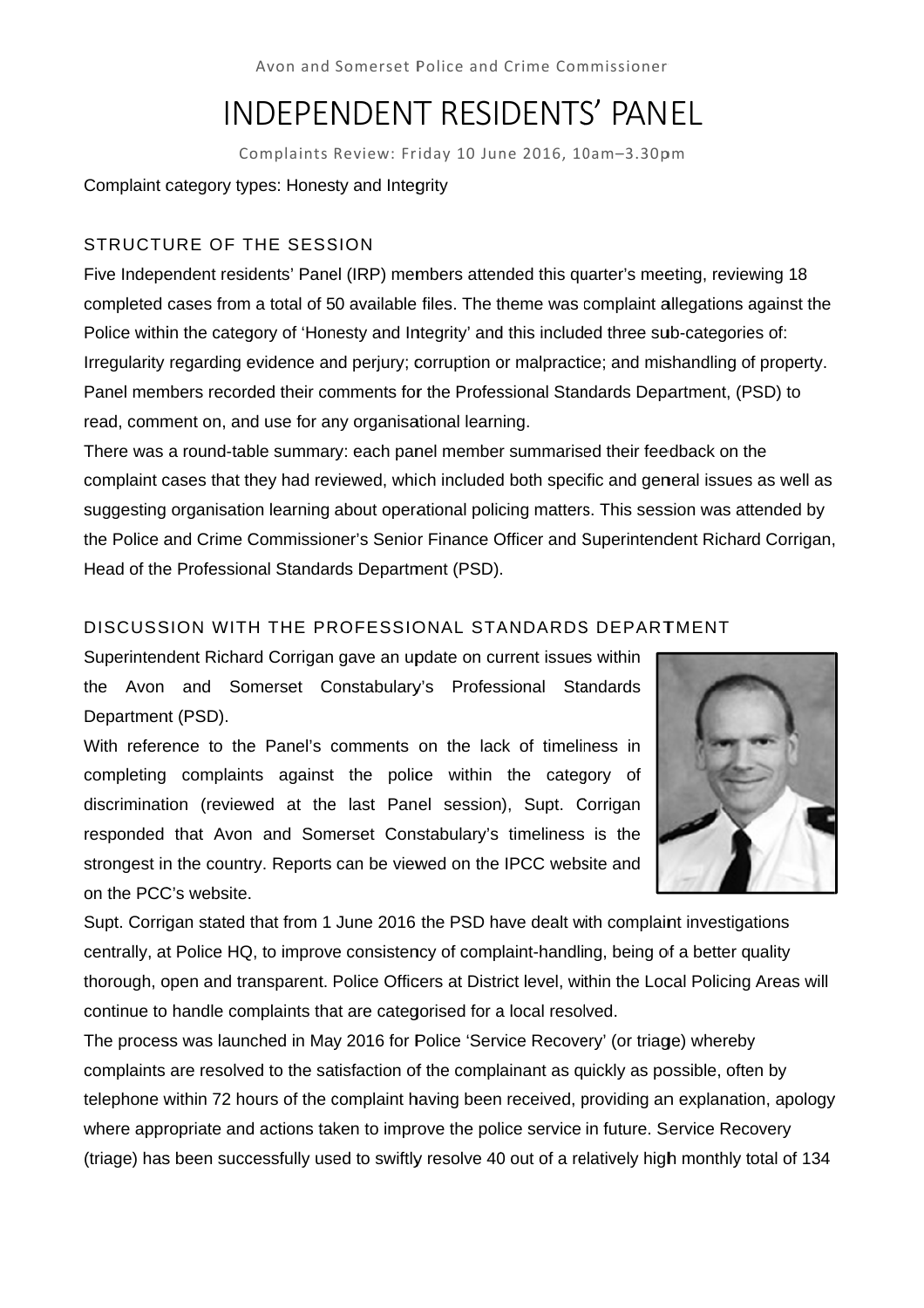complaints received during May 2016. This is an encouraging start in providing a quick resolution. 94 complaints were formally recorded, with about half being 'investigated' and half being 'locally resolved'.

Supt. Corrigan requested that the Panel reviews complaints handled in the 'Service Recovery' category and this was agreed as part of the normal complaint case review process of reviewing complaints in the category that are investigations and in the category of a local resolution (the forth category being cases independently handled by the IPCC).

Note: A complaint must meet both of the following conditions to be suitable for 'local resolution: • the appropriate authority is satisfied that the conduct that is being complained about (even if it were proved) *would not justify bringing criminal or disciplinary proceedings* against the person whose conduct is complained about; and

• the appropriate authority is satisfied that the conduct complained about (even if it were proved) *would not involve the infringement of a person's rights under Article 2 or 3* of the European Convention on Human Rights (right to life; or prohibition on torture, degrading and inhuman treatment or punishment).

If a complaint does not meet these conditions, it is not suitable for local resolution and must be investigated by the appropriate authority.

*Paragraph 6, Schedule 3, Police Reform Act 2002* 

Supt. Corrigan recognised that IPCC upholding around 50% of appeals was not acceptable and work is taking place to reduce this level.

Avon and Somerset Constabulary officers/staff visited Devon and Cornwall Constabulary as a best model for Local Investigations of complaints and Supt. Corrigan reported that he wants improvement within the complaints case handling system (called 'Centurion') as its use is not tight enough.

There are four publicly held Misconduct Hearings in June and July 2016, with each Hearing panel professionally led by a Legally Qualified Chair.

**Action:** The Independent Residents' Panel requested a link to the Police website publishing details of Misconduct Hearings. [Action complete].

Superintendent Corrigan talked through some of the issues highlighted in the previous quarter's report. He highlighted some learning that was taking place in relation to the potential child abduction case, which had been discussed.

A panel member had concerns about the IPCC disclosure of equal opportunities information, stated as confidential, to the Constabulary. Supt. Corrigan suggested that a letter from the Panel to the IPCC would have the most impact.

**Action:** It was agreed by the Panel Chair that a draft letter would be written to the IPCC, for comments from the PCC.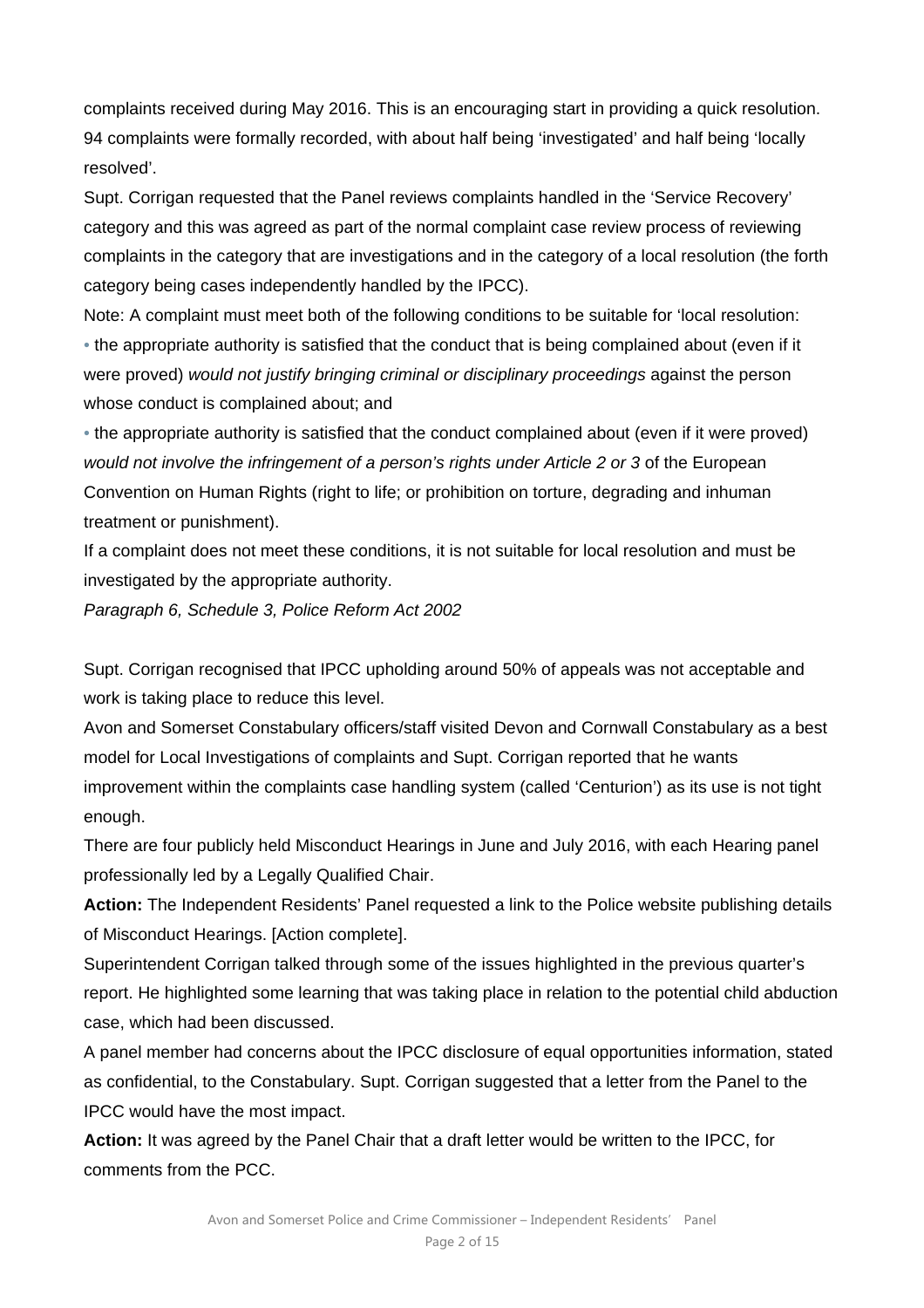The Panel Chair suggested that the Constabulary consider developing and implementing a complainant self-service portal, similar to Track My Crime. Supt. Corrigan noted this as good feedback and a good point to consider.

Finally, a Panel member asked for clarification of PSD's request for Panel members' review of bias within complaint case handling. Supt. Corrigan mentioned protected characteristics and the request that whilst Panel members review each complaint case that if the complaint was in any way dealt with differently to a standard complainant – showing bias of any description - then to report this on the feedback form.

During the final business session, three Panel members agreed the updated Terms of Reference. The appointment process for four new panel members has started with the Panel Chair agreeing to sit on the appointments panel.

# FEEDBACK REPORT

This feedback report contains panel members' comments and views, both positive and negative, along with the responses from the Professional Standards Department. Panel member completed feedback forms are also forwarded to PSD to review, along with this feedback report.

# POSITIVE COMMENTS

Panel members identified a number of complaint cases which had been well handled and made a number of positive comments. Panel members commented generally that the files in this category of 'allegations against Police Officer/Staff honesty and integrity' were particularly detailed with a comprehensive audit log of enquiries (LOE). One Panel member wondered if this was due to the allegation category, as some of the cases started a considerable time ago, or if it reflected the general overall improvement in case file handling. As in the last review session, panel members also noted that the cases were often complex and contained a considerable number of complaint allegations.

The Panel also commented that there were many examples of allegations dealt with thoroughly, fairly and in a timely manner by the Police, often with complex complaint cases. There were also examples of witness statements recorded in the complaint case files and complainants handled well in difficult circumstances.

# *PSD response:*

It is encouraging reading these positive comments made by the panel, especially when they continue to recognise incremental improvement in the quality of complaint handling. With particular acknowledgment given to the comprehensive logs of enquires (LOE) they had reviewed. We would like to thank the panel for their time and positive feedback.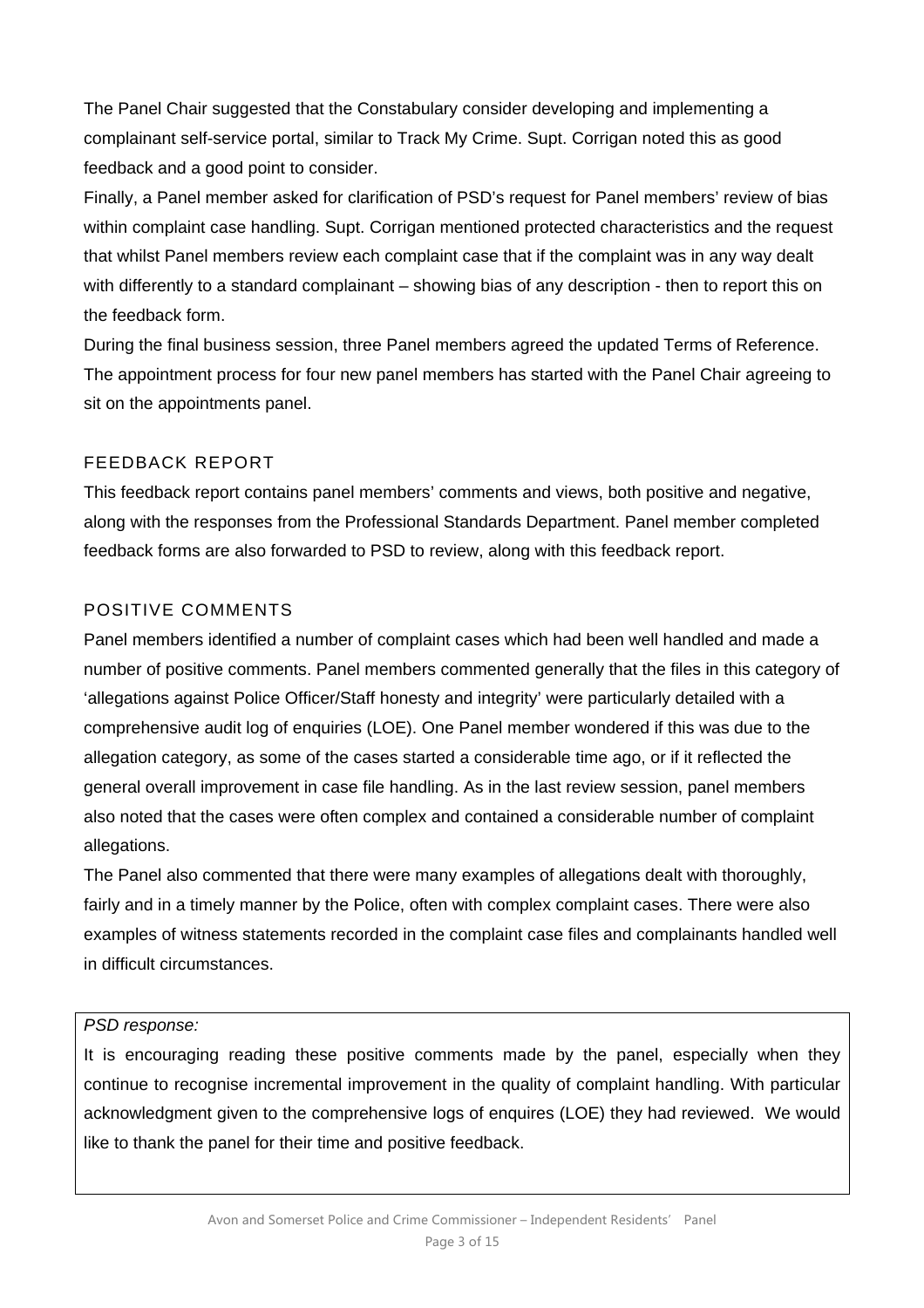We welcome the feedback on the thoroughness of handling complaint allegations. As a force we recognise the importance of recognising all allegations received. This clearly demonstrates the hard work and professionalism applied by our staff and officers in providing the highest level of service to those whom have made a complaint.

Overall, the PSD continue to work with continual improvement in mind, to enhance the positive experience a complainant can have whilst their complaint is being investigated.

Case review comments:

A1 – A very clear statement by PC BAYLEY. See negative point in the next section.

A2 – Considering that there were 12 allegations, the turnaround was very quick. One allegation was within the honesty and integrity theme and this allegation was reviewed by the Panel member. However, overall it was a very thorough investigation and very good collation of responses by the complaint investigations officer (IO) Mark 1880 WEST. The IO report, log of enquiries (LOE) and final letter were all excellent in detail and plain English readability. There were no negative points. However, see the operational policing comment in the section below.

A3 – Please see negative comments section below.

A4 – Please see negative comments section below.

E5 - PSD and the investigating team made rigorous attempts to clarify the legal position and to check if the complaint could be suspended. The final decision (not to uphold) cited: "what was ordinarily understood…", so reviewing evidence using common sense. See negative comments section below.

E6 – File correspondence shows that letters were answered in kind (or by email) and so communication with the complainant was continued reasonably well during the five month complaint investigation period. See negative comments section below.

E7 – This was a good, full file with numerous witness statements, an IO full report and completed Record of Complaint (ROC). This is a commendable complaint case. The complainant was updated by letter twice (in April and May) before the finalisation decision was sent to the complainant; there was also a clear record that the complaint investigation was suspended during the sub-judice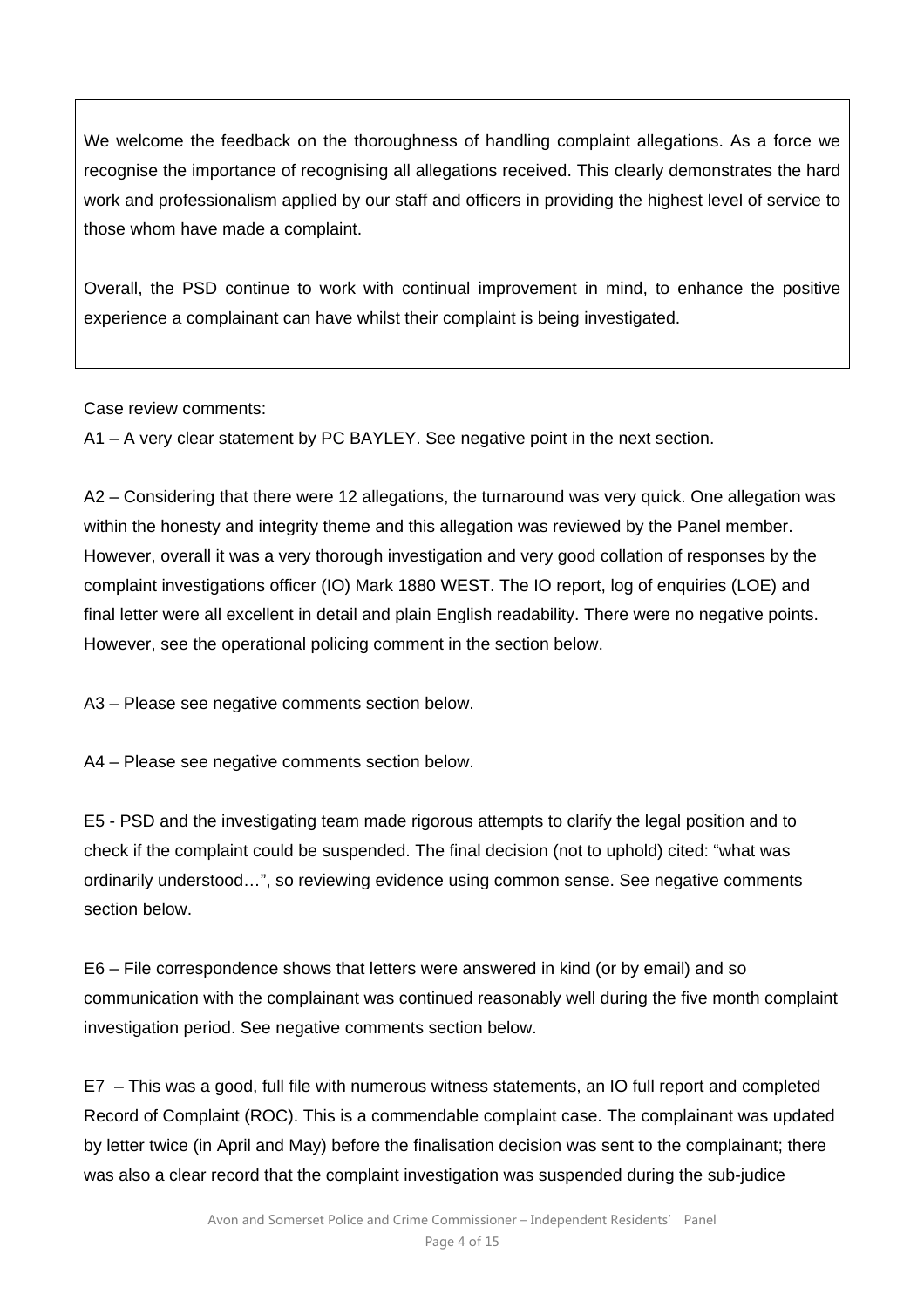period; there was correspondence with the complainant about the reasons for the temporary suspension of the complaint handling; and the finalisation letter was a reasonable attempt to provide clarity to the complainant and included the IO's report which evidenced why the decision not to uphold the complaint had been reached. See the next section for further comments.

E8 – Complaint Investigations Officers (I.O.s) were courteous towards the complainant despite the abusive communications received and the I.O.s appeared to do their best to respond to sometimes provoking correspondence. Suicide threats were taken seriously and action was to take to support the complainant's apparent mental ill-health and distress. A second I.O. (D.I. MACININCH) wrote up a very full investigation log (20 pages long) which provides full background information on the complexities this complaint investigation faced. Witness statements (including a court statement) were recorded on the file so there was considerable evidence to corroborate the final decision (not to uphold the complaint). I.O.s and others did their best to communicate with the complainant and to respond to the complainant's communications. There were no concerns with this file.

B9 – A short, clear finalisation letter with a clear apology early on  $(4<sup>th</sup>$  sentence) stating: "The Police were at fault and for that I apologise". See negative comments section below.

B10 – A thorough and fair complaint investigation was undertaken, despite a strong temptation to throw the complaint out (dis-apply it) given the vexatious history of the complainant. See comments in the next section.

B11 – Specific complaint allegations are firmly rebutted and reasons are given for the refusal to uphold the complaint. See negative comment in the next section.

B12 – This was a straightforward complaint case, dealt with quickly within 8 weeks. See negative comments in the next section.

B13 – The Panel member acknowledged that it is good that the complaint investigation and level of misconduct can be changed as new aspects and evidence appear. Although the original complaint was withdrawn, the disciplinary process continued as a conduct matter because the complaint investigation has revealed a case to answer for misconduct.

C14 – This complaint was dealt with quickly and formally. A previous appeal to the IPCC was not upheld. There were no negative comments for this case.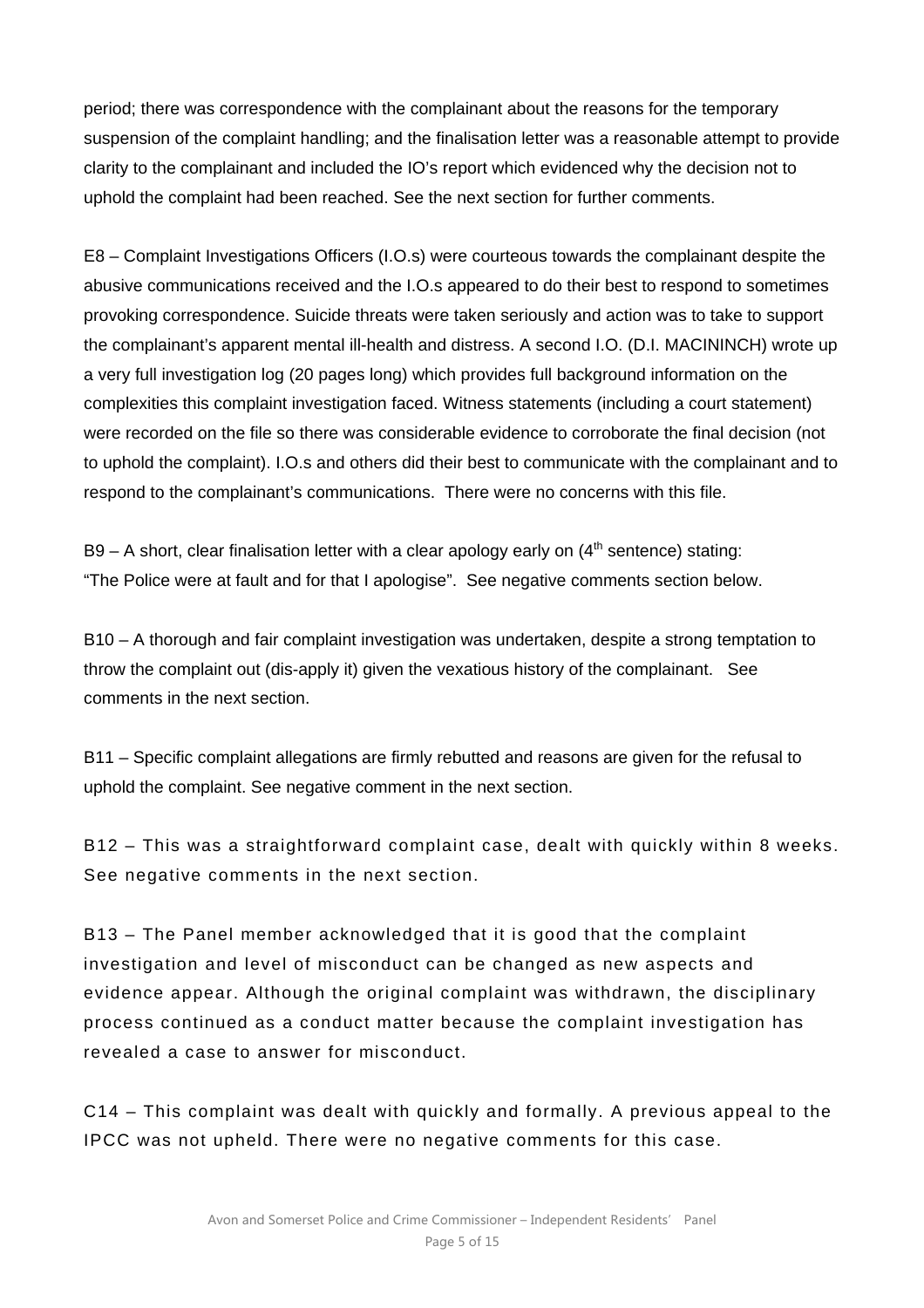C15 – This complex complaint was fully dealt with by PSD within 6 months and good actions were taken to independently ascertain possible fraud. See operational learning comment in the section below.

C16 – This complaint contained a huge amount of documentation and was thoroughly investigated. See negative comments in the next section.

# *PSD response:*

These positive comments will be shared with the teams who have worked considerably hard to achieve successful complaint resolutions. It is encouraging to receive such positive feedback in areas where we have previously not, especially in relation to maintaining good communication with complainants, files with detailed logs of enquiries and thorough investigation reports and supporting documentation.

We appreciate the recognition given where investigating officers have demonstrated the highest level of professionalism when investigating some complex complaints despite receiving abusive communications.

It is pleasing to see that the messages around increased willingness to say sorry when things have gone wrong is beginning to be more widely absorbed.

The IRP acknowledged some letters written to the public were of a good standard.

# NEGATIVE COMMENTS & CONCERNS, QUESTIONS & SUGGESTED ORGANISATIONAL LEARNING POINTS

Panel members had concerns about the following issues and also made suggestions that may improve the quality of policing service, Police Officer conduct, or improve the complaint handling process. Panel members invited the Constabulary to provide a response.

The complaint cases within the IPCC category of 'corruption and integrity'dated from 2014 and 2015 and the PSD template letters therefore reflected this age of file.

Officer awareness and training, as well as getting it right first time and attention to detail would have prevented some complaints. Also, improved and working modern technology would have reduced the number of complaints. As general policy, are complainants who are of concern regarding their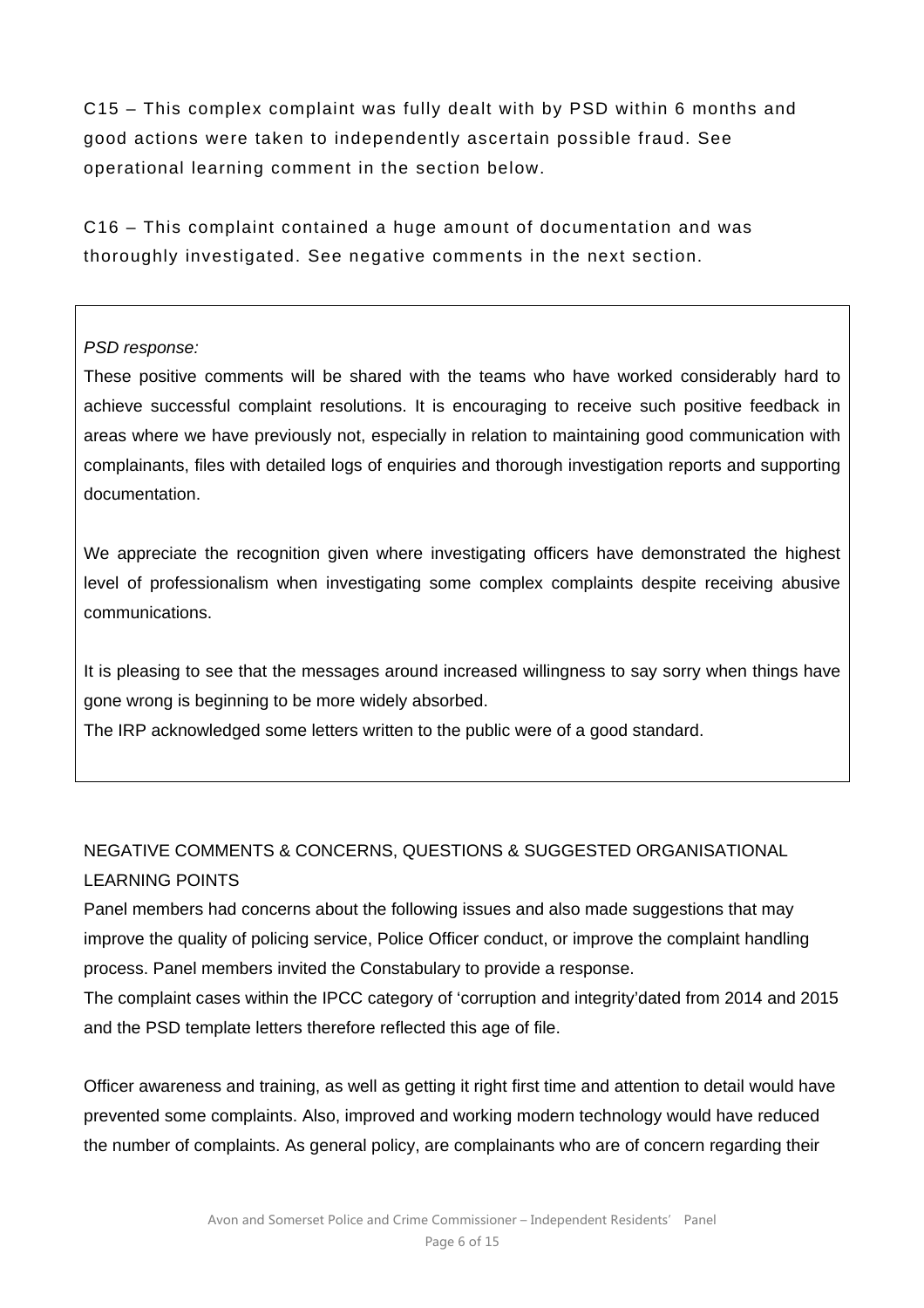mental ill-health, referred to any external agencies or awareness raised with a crisis team, as part of multi-agency partnership working?

#### *PSD response:*

The area of greatest 'negative change' identified by the 2016 staff survey was IT equipment. In response to the statement 'The IT equipment provided by the force is appropriate for my work'. 21.3% of staff disagreed. Body worn camera training is well advanced and the technology is being rolled out to operational officers. This should provide enhanced accountability and encourage attention to detail. The equipment is generally welcomed by public and police alike. Moves to improve other IT equipment are being prioritised as a result of the staff survey result.

PSD Investigators share the responsibility of all staff regarding safeguarding. In general terms they are unlikely to come across safeguarding issues first hand, as they often meet complainants in response to previous interactions with the police, where such issues have been (or should have been ) addressed. If it becomes evident that a safeguarding referral should be made, then this must be addressed, either direct, or via the Safeguarding Co-ordination Unit.

A few complainants correspond with us regularly, often sharing their general thoughts on policing. Some of this behaviour may be linked to mental health. No blanket referral or policy governs our response, because intervention must be bespoke to the individual issue. However where local action such as support, intervention, or preventative measures such as Behaviour Notices are appropriate, a referral will be made.

Case review comments:

A1 – Not a good log of enquiries and no dates or times logged for when the complainant was spoken to and the enquiry log also appears a bit retrospective. The case data does not include information on correspondence with the complainant so it is not known when the complainant was kept informed. The initial letter and complaint handling was timely. However there was then a gap of 4 months. The complaint category changed from a Local Resolution to a referral to the IPCC. However, the Officer handling the complaint did not appear aware of this and sent a finalisation letter as a local resolution. What is the process when changing a complaint handling method? Is there best practice to follow or room for improvement? See positive point in the previous section.

A2 – If a detainee is released from custody in the middle of the night, with unsuitable clothing and no money, having to walk many miles home (in this case a passer-by provided a lift), is it possible for the Officer arresting a person to ensure that the detainee has been informed that there will be no police transportation from the custody suite and the detainee will have to make their own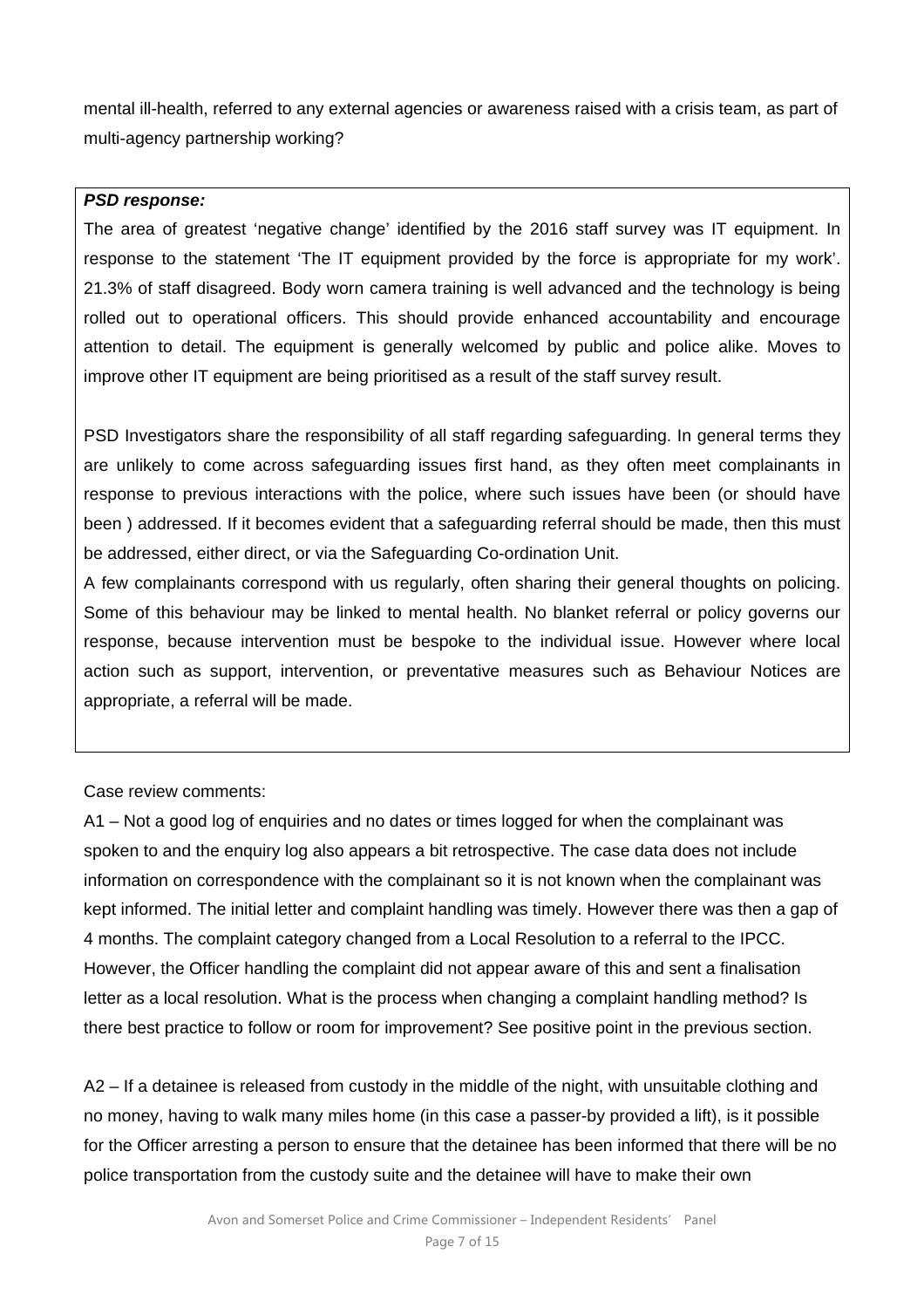arrangements? A reminder to the member of the public, in this often stressful situation, that money and a phone should be brought with them would be helpful in giving due regard to the person's welfare.

A3 – The Panel member noted that the initial arrest, evidence gathering, trial and conviction was in Bristol. However, the complaint was dealt with in Yeovil because the Officer had moved from Bristol to Yeovil. IPCC Statutory Guidance was stated. There was also a delay in confirming this complaint Investigations Officer as the Officer was busy for a number of months (the Office had moved locations and the Manager was querying the IO allocation).

A4 – There was no communication with the complainant for 3 months since from the date of the complaint and therefore the complainant kept writing letters. The log of enquiries was also not obvious in the electronic file – it was within an email – and of note is that the IO allocation was whilst the Officer was abroad, on secondment.

E5 – This was a very difficult file to follow, although it was recognised by the Panel member as being due to the complexities thrown up by the case. The process delays at the end of the complaint, for example a letter not signed, prolonged the investigation period unnecessarily and delayed the finalisation letter to the complainant. As an operational learning comment, the legal issues regarding the appeal against withdrawal of the firearms certificate should be understood and circulated to Officers so that any future complaint involving a similar need for a legal definition is not similarly delayed.

E6 – The finalisation letter states: "I am writing to inform you of my decision following the investigation of the complaints you made against the Constabulary. *Inspector Shadrick has submitted their final report* and I attach a copy of it for your information. I have decided that your complaint cannot be upheld." This is a poor final letter (these template letters were reviewed in August 2015 by Panel members), with no editing checks to correct grammatical errors (as indicated in italics above) and it was a bald terse formal letter. The complaint investigation seems to have been delayed even taking into consideration that two complaints were being investigated simultaneously. PSD had to chase up regularly.

An operational learning comment: There were two separate complaints handled simultaneously which appears to have contributed to delays in the complaint investigation. Has any mitigating action been introduced over the past 12 months to minimise future delays in similar circumstances?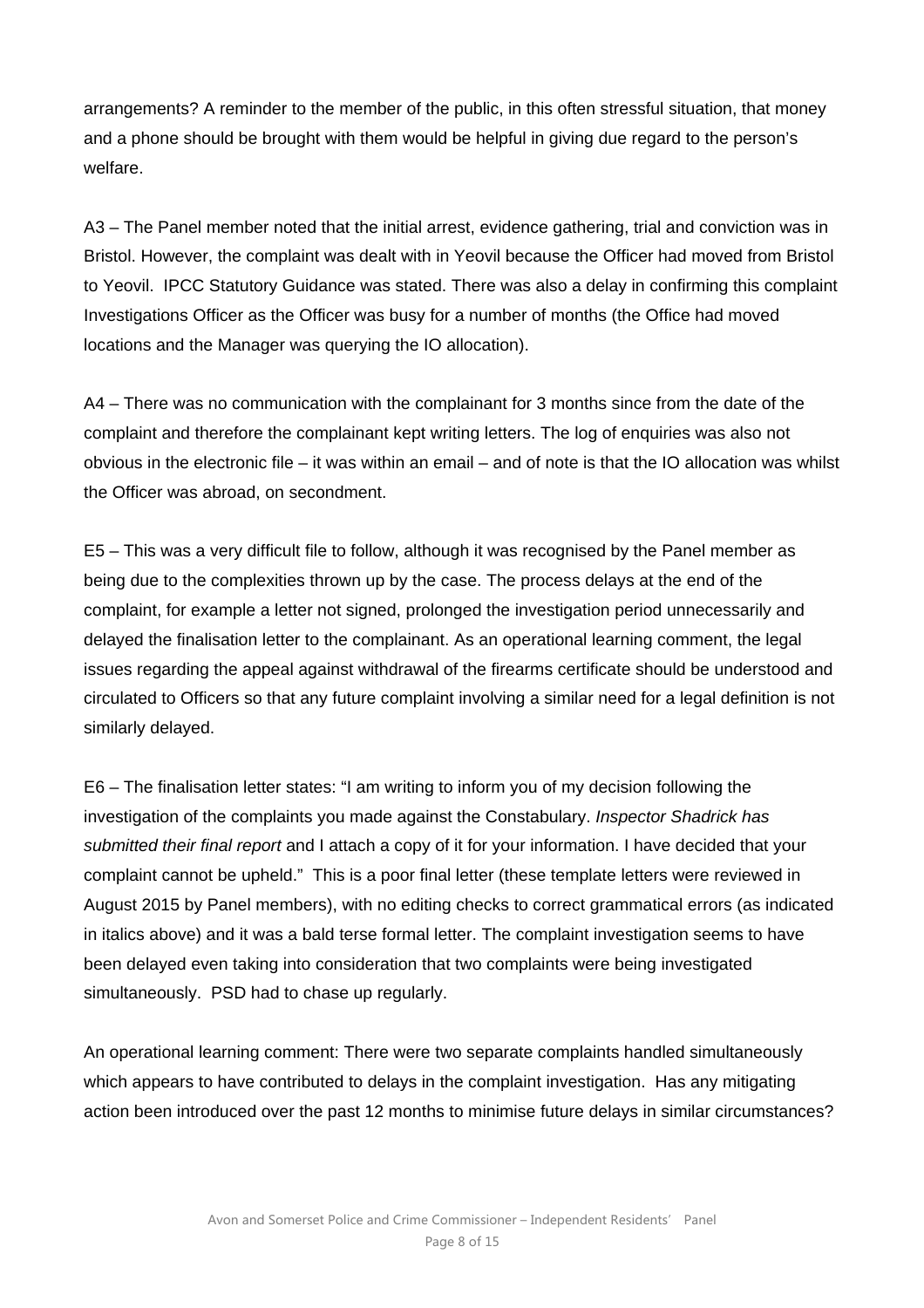E7 – There were no negative items detected in the case file. However, the final internal email requesting that a copy of the finalisation letter should be sent to the complainant contained an officer's opinion that could be read as derogatory. The note could have read, for example. ' The complainant is now outside the appeal time limit' and left on file as a fact.

B9 – The Police initially dealing with the initial incident should have been conscious of who was making the request for papers – the coroner or the CPS – then they would not have made the mistake.

B10 – Bias may be inferred in the Officer comments: "I do not invite you to draw an inference … I would point out to you that these complaints follow a well defined pattern…criminal complaint… not substantiated."

As a general point, the Panel member suggests that there are two versions of the template finalisation letter or a conditional paragraph for complaint investigations, depending whether or not the complaint is upheld. If a complaint is not upheld then the narrative: "I hope you are satisfied with the investigation into your complaint" is likely to increase the complainant's dissatisfaction.

B11 – The complaint handling process was timely. However, if a complaint is held up because the case is sub judice then the complainant should receive notification explaining the suspension of the complaint process.

B12 – There were some errors in the finalisation letter which had to be re-written twice: once to add the appeal procedure – was the template ignored? Secondly, to apologise for a speed awareness course being mentioned as a possibility in the initial interchange. This was incorrect information due to the driver's excess speed excluding this option. Officer/Special Constable training should emphasise the maximum speeds for offering a speed awareness course and the limitations to Officer powers of discretion concerning the speed awareness course option versus prosecution.

C15 – Police Officers and Staff could be made aware of the possible dangers in signing/witnessing documents for a close friend (such as house transfer documents pending a divorce) and not keeping a record.

C16 – The electronic folder called 'STORM log files' is empty. Regarding operational learning comments about the complaint case, there was use of an unmarked car but no working VASCA; the single crewing policy required reviewing;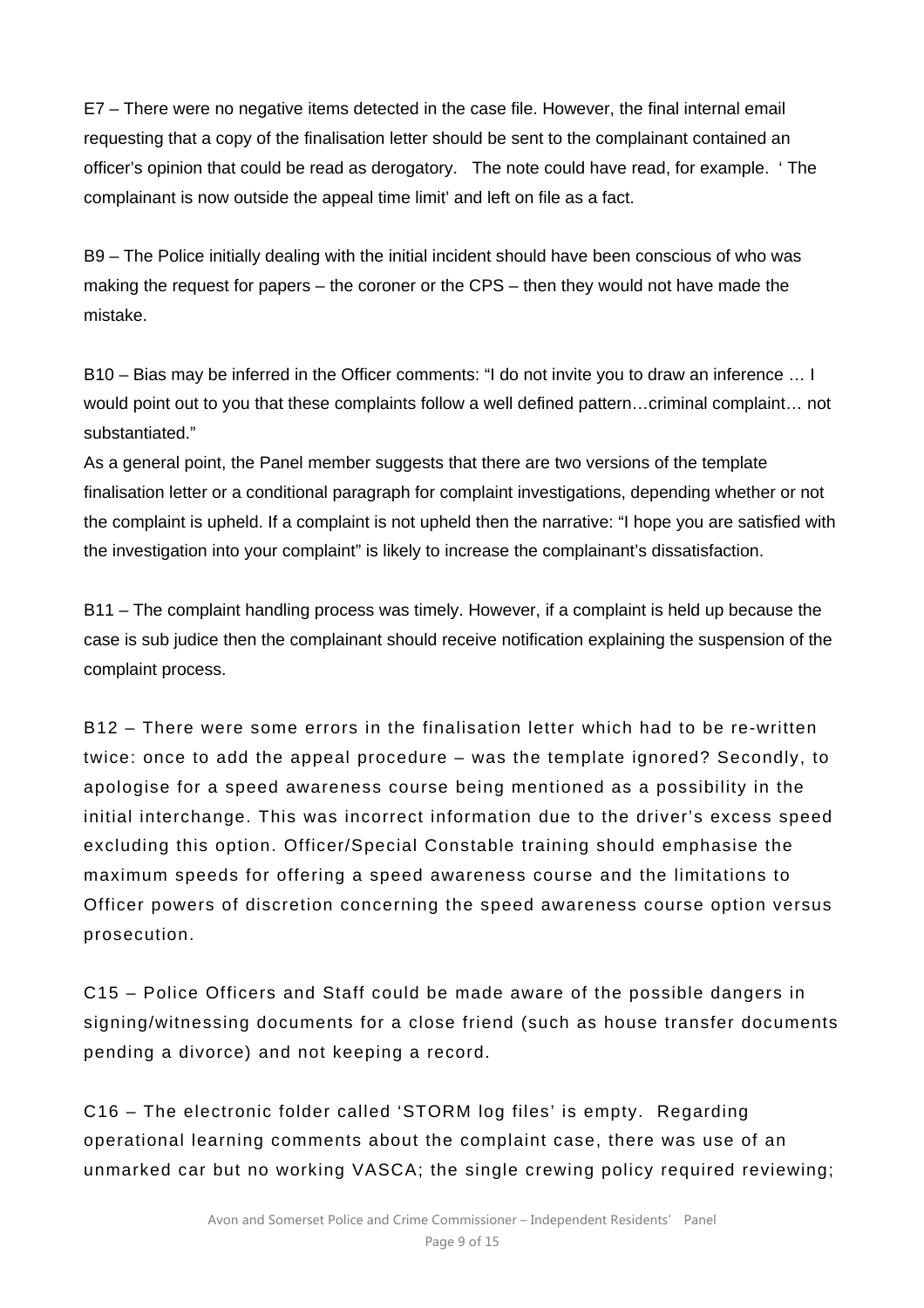the Officer's dyslexia and typographic errors and mistakes regarding the time and month; discrepancy regarding the conditions being light or dark; PSD reliance on Officer's integrity rather than technology to prove the complaint case, with the complainant challenging the Officer's version; could the fixed camera have been checked to ascertain if it was working? The professionalism of the Police was questioned.

C17 – Although the complaint handling and outcome was considered fair and free from any form of discrimination or bias, a letter to the complainant states: "your extensive history of offending, particularly for dishonesty offences…" Your account lacks credibility. It is noted that the Officers have their Pocket Notebook checked on a weekly basis for 2 months, for content and timeliness. Is there a check in the complaint case management system (Centurion) that this is done?

F18 – See the next section for a file review request.

F19 – See the next section for a file review request.

F20 – Focussing on the finalisation letter, the Panel member felt that a reason should have been given as to why the missing property aspect of the complaint was not upheld. It is appreciated that the case is slightly sensitive because the Police Officer would effectively be saying that they didn't accept the complainant's account. However, it is important that the complaint understands the basis for the decision. Regarding the two complaint allegations that were upheld, no apology was offered and the finalisation letter contains the jargon "management words of advice". In the Panel member's view the letter should have contained a genuine apology and been more empathetic.

### *PSD response:*

Although the panel have recognised an improvement in log of enquires, unfortunately there is a minority of cases where investigating officers have failed to achieve the standard expected. PSD will continue to communicate the necessity and importance of maintaining an accurate log of enquires to all investigating officers.

Having reviewed case A1 documents and Centurion this particular complaint was never referred to the IPCC, or suitable for a referral to the IPCC. It was also recorded as suitable for an investigation by district, not suitable for local resolution. Unfortunately, in this particular case the investigating officer dealt with this as an LR instead of completing an investigation. This was identified and PSD have spoken to the Inspector directly regarding this matter.

Where learning has been identified by the panel, PSD will continue to take this on board and include in our training to officers and staff whom manage complaints.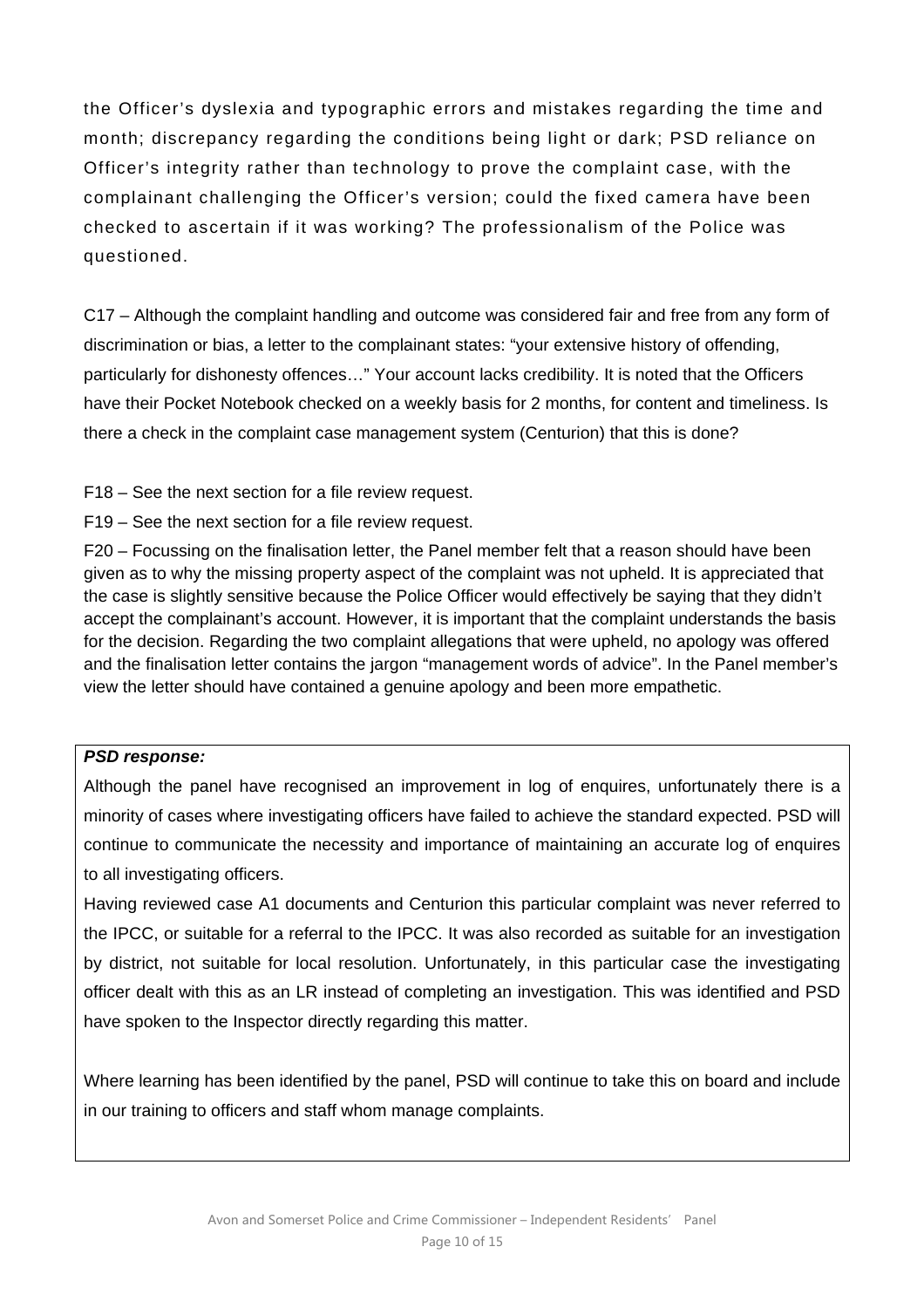Sub-judice process; it is the investigating officer who should notify the complainant that their complaint is sub-judice and give an explanation as to why. Unfortunately, though in this particular case this has not been completed, learning and feedback will be given to the investigating officer.

As a department, we will take into consideration the feedback suggesting we have two versions of the template finalisation letter or a conditional paragraph for complaint investigations, depending whether or not the complaint is upheld. We would like to thank the panel member for their observations here.

As explained by Superintendent Corrigan at the review part of the  $10<sup>th</sup>$  June 2016 Panel meeting, as of the 1st June 2016 PSD have retained all complaint investigations centrally to improve consistency of complaint-handling and quality. Only those cases assessed as suitable for local resolution are sent to the Local Policing Area to handle. We consider that this new process will minimise the likelihood of delays, consistency and quality.

The Professional Standards Department developed new letter templates following the panel's feedback last year, all of which are available for officers/staff. PSD will reinforce the message to ensure that these templates are utilised by Local Areas and that grammatical checks are carried out.

Professional Standards use Centurion to manage our investigations into complaint and conduct matters; we are in the process of enhancing our capabilities and functionality of the system, which will better equip our investigating officers to set actions and monitor for compliance purposes.

PSD continue to work with continual improvement in mind, to enhance the positive experience a complainant can have whilst their complaint is being investigated.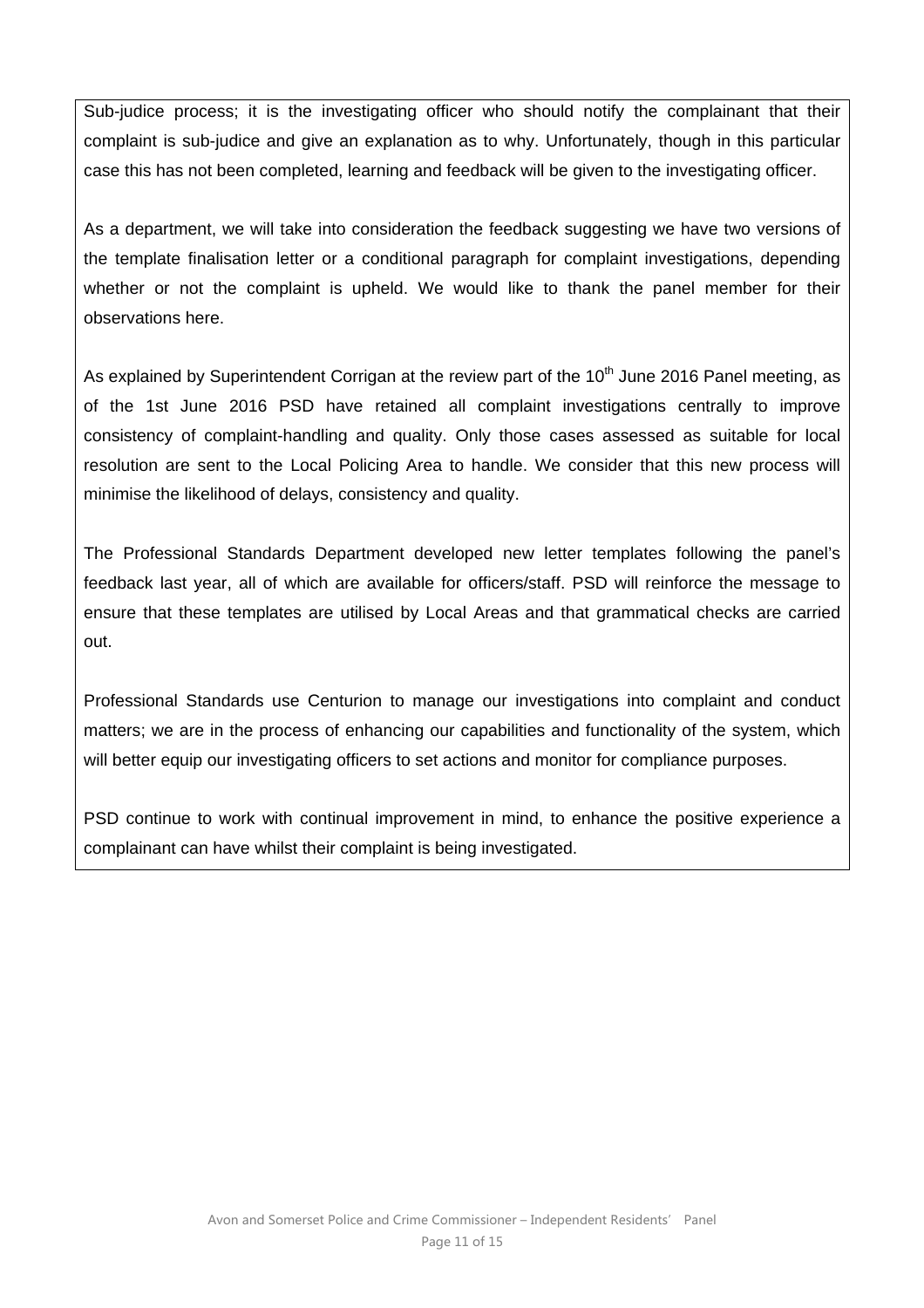### **Requests for COMPLAINT file reviews**

The following complaint cases are requested to be reviewed:

Case F18 – The Panel member was concerned that the complainant was not interviewed because the Police considered that there was sufficient evidence to charge the person. However the complainant was then offered a caution, it would appear, on the basis of the person's pre-cons without any PACE (Police and Criminal Evidence Act) compliant admission of guilt. Whilst that was acknowledged by the complaint Investigating Officer and the caution quashed, had this person not made a complaint then he would now have the burden of an unlawful caution with the consequences which could flow from that in terms of employment and sentencing for any future offences. The Panel member did not feel that the complaint finalisation letter recognised the gravity of what could be regarded as quite a serious misuse of power (even if done without any malicious intent). The Panel member also noted that the Inspector who authorised the caution stated in the log of enquiries:

"I am unable to tell you where any admission of guilt was recorded as I have not had sight of any of the paperwork".

The Ministry of Justice guidance for the administration of simple cautions states that the admission does not have to be made in a formal interview but it must be PACE compliant so it is concerning that the Inspector did not satisfy herself of this before authorising the caution.

Has this a situation occurred in other cases?

Due to the complainant's behaviour during the search and this person's (apparent) previous convictions, is it possible that Police Officers were looking for a speedy disposal?

In the complaint finalisation letter it is stated that:

"The accounts given by the officers are consistent with each other and indicate that there were sufficient grounds to arrest, that you were informed of the reason for your arrest and that your behavior on the day made it necessary for them to use force to restrain you."

As the consistency of the officers' accounts seems to be a determining factor, what is the current practice when Police Officers write their statements?

Do they write statements together or individually without any communication with each other? Obviously if Police Officers discuss their statements when they are drafting them then there will inevitably be a degree of consistency.

With regard to the administration of cautions, what guidance and training is given to Police Officers and why was correct procedure not followed in this case?

The lack of a PACE compliant admission of guilt would seem to be a fairly fundamental issue. What role did the complainant's previous convictions played in the decision making process in this case?

Was there any wider inquiry into the practices of administration of cautions in this Police Station, Neighbourhood Beat Team, District or Local Policing Area?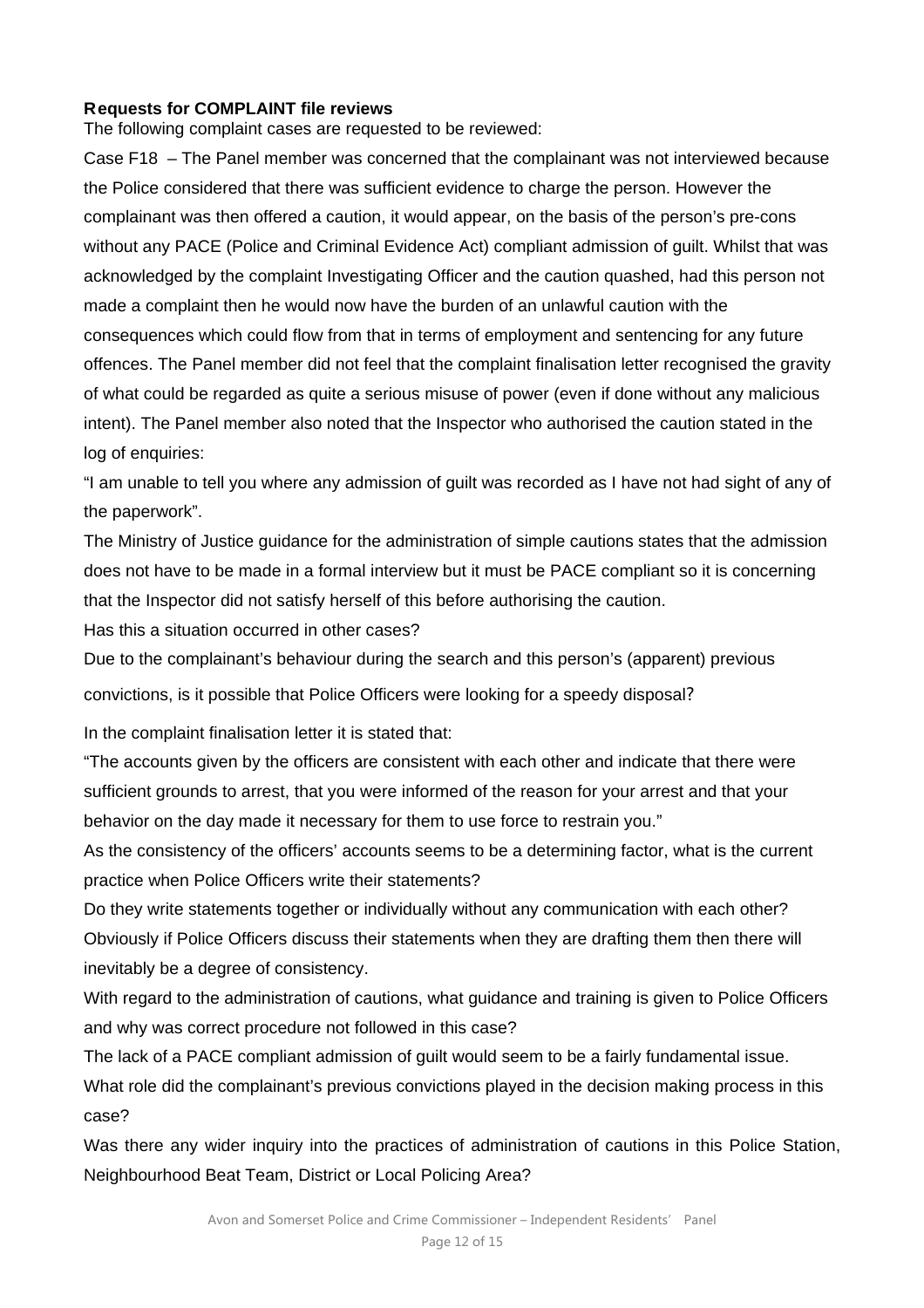What protected characteristics did this complainant have – was the complainant a member of any minority group? This was not evident in the complaint case file.

## **PSD response:**

PSD take on board the comments made relating to this complaint file. Had the complainant not made the complaint and it had been investigated, he would still have a caution which he was not allegeable for.

- 1. Finalisation Letter We agree that the finalisation letter could have been written better and this should be fed back to the Chief Inspector.
- 2. Each complaint received by the Professional Standards Department is considered on its own merits in line with the IPCC Statuary Guidance and appropriate recording decision made. On receipt of complaints a check is carried out to establish whether there is an existing live complaint relating to the same matter.
- 3. In relation to the comments regarding the officers looking for a speedy disposal. This is the reviewer's opinion. All disposals are looked at to deem the most appropriate; it is unfortunate on this occasion that the correct PACE rules were not applied. This was not done maliciously but as an oversight.
- 4. There is no policy or any law in place in relation to officers writing their statements.
- 5. Standard training is provided to officers in relation to cautions. The custody sergeants and inspectors rely on the integrity of officers and Detainee Investigation Team staff to provide true accounts. On this occasion there appears to have been an error in communication resulting in the caution incorrectly being applied. Retraining for all officers involved should be considered to ensure this does not happen again.
- 6. No inquiry made regarding the administration of cautions on the policing teams.
- 7. The complaint form states the complainant is W1 White British

Case F19 – The Panel member was concerned that despite the complainant giving very scant information in the initial complaint and waiting two years before complaining, the complainant did subsequently provide cogent reasons for the delay and even if fears of repercussions were groundless, the fear may well have been genuine and the delay was the primary reason for the disapplication. The complainant was clearly concerned enough to take the time: a) to complain and b) to appeal against the initial dis-application. Before disposing of the complaint the complainant could perhaps have been spoken to and some initial investigations undertaken, for example whether there was a Detective of that name employed by the force in 2013. On the face of it these were potentially serious allegations and the Panel member suggests should not have been dismissed without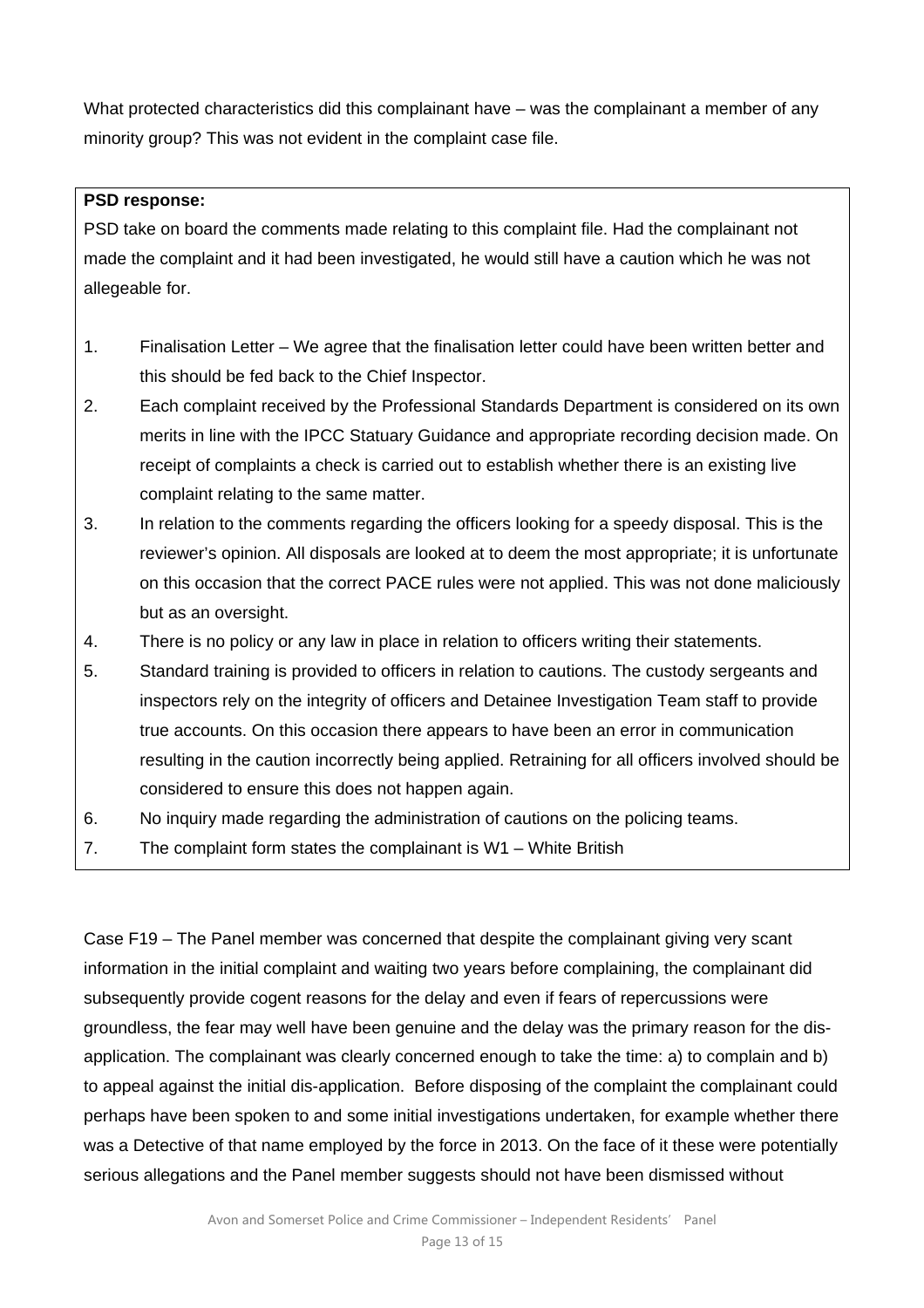additional reasons. Furthermore, the Panel member is not sure it is correct to state that the Court would have highlighted wrongdoing by the Police Officer after the trial. Unless there was evidence of any criminal activity by a Police Officer then the Panel member is not convinced that a busy Crown Court judge or CPS prosecutor would involve PSD if a Police Officer had, for example, been discredited in cross examination.

The Panel member is also of the view that it should have been explained to the complainant why the reason he gave for his delay in complaining was not sufficient – the letter to him gives no reason. IPCC Statutory Guidance states that one of the grounds for disapplication are: "More than 12 months have elapsed between the incident, or the latest incident, giving rise to the complaint and the making of the complaint and either that no good reason for the delay has been shown or that injustice would be likely to be caused by the delay." When considering whether to disapply a complaint, is the seriousness of the allegation(s) a factor in the decision making?

Do the Courts alert PSD to cases of potential misconduct which arise during trials? If so, how often does it happen?

#### **PSD note the comments of the reviewer**

Yes, should a complaint arise the CPS will notify the officer in case, the criminal justice department, will also notify PSD and vice versa, should PSD receive a complaint which could jeopardise a criminal complaint the CPS are notified at the earliest opportunity.

The rationale given by the complainant on this occasion is not one that would be deemed suitable to not disapply his complaint. His rationale was due to fear of repercussions from the force, therefore he knew he wished to make a complaint and chose not to.